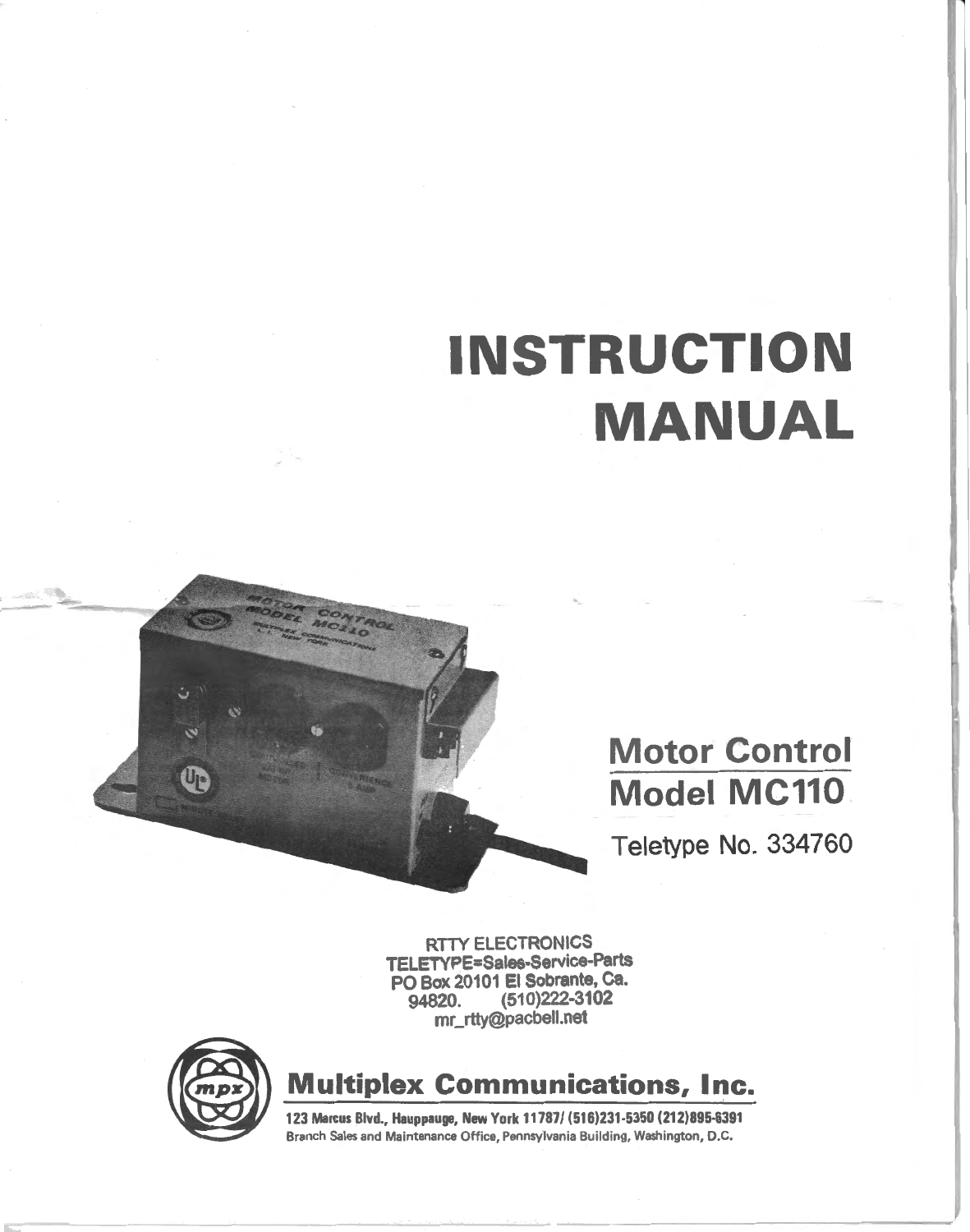# TABLE OF CONTENTS

|                                                                                     | <b>PAGE</b>  |
|-------------------------------------------------------------------------------------|--------------|
|                                                                                     | $\mathbf{3}$ |
| 2. Mechanical Description $\ldots \ldots \ldots \ldots \ldots \ldots \ldots \ldots$ | 3            |
|                                                                                     | 3            |
|                                                                                     | 3            |
|                                                                                     | 4            |
|                                                                                     | 5            |
|                                                                                     | 8            |
| <b>Contract</b>                                                                     |              |
|                                                                                     |              |

## ILLUSTRATIONS

2

|                                                                                                                                  |  |  |  |  |  |  |  |  |  |  |  | 5 |  |
|----------------------------------------------------------------------------------------------------------------------------------|--|--|--|--|--|--|--|--|--|--|--|---|--|
| Figure 2 - Time Delay Graph $\ldots$ $\ldots$ $\ldots$ $\ldots$ $\ldots$ $\ldots$ $\ldots$ $\ldots$ $\ldots$ $\ldots$ $\ldots$ 5 |  |  |  |  |  |  |  |  |  |  |  |   |  |
|                                                                                                                                  |  |  |  |  |  |  |  |  |  |  |  |   |  |
|                                                                                                                                  |  |  |  |  |  |  |  |  |  |  |  |   |  |

-- i

# PROPRIETARY INFORMATION

Reproduction, dissemination or use of information contained herein for other than maintenance purposes is prohibited without prior written approval of Multiplex Communications Incorporated.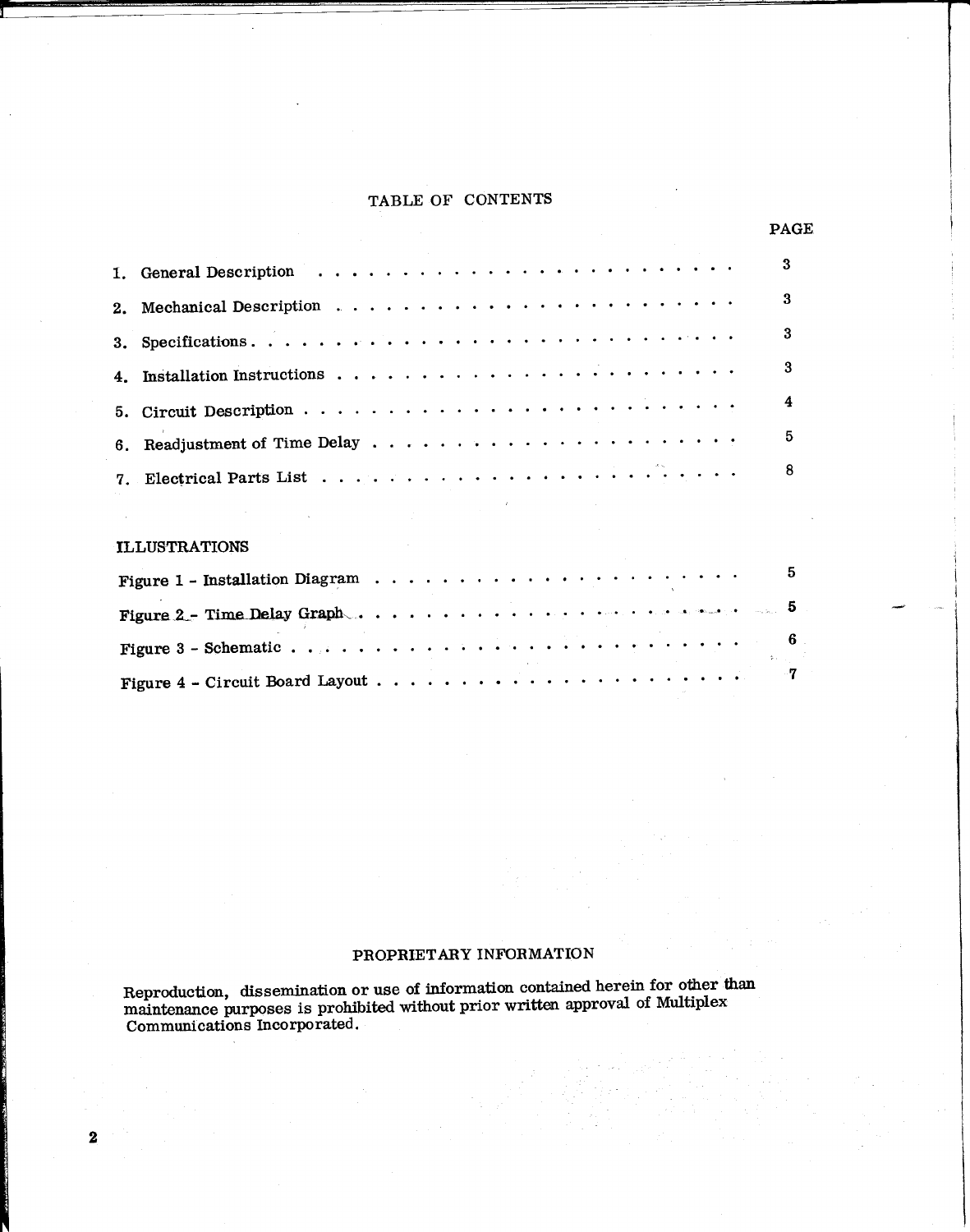#### 1. GENERAL DESCRIPTION

The Multiplex Model MCllO Motor Control is a fully solid state device that is primarily used for automatic control of a teleprinter motor, or similar equipment. This unit is especially useful where it is not convenient to shut down operation of a teletypewriter when no traffic is present. Mter a preset period of time the teleprinter motor is shut down when a message is complete. Upon receipt of the first mark to space or space to mark transition of a new message the control unit automatically energizes the teleprinter motor, and sustains operation throughout the transmission period. An internally provided strapping option starts a timed interval prior to shut down when line signal becomes either marking (line closed), spacing (line opened) or both marking and spacing (line opened). Automatic operation can be by-passed when desired by a switch provided on the Motor Control.

#### 2. MECHANICAL DESCRIPTION

The entire MCllO including the self contained power supply is housed in a box approximately 3" wide, 4" high and 5 3/4" deep. All electronic components are mounted on a plug in printed circuit board with the exception of the solid state power switch. External connections are made via a terminal strip, dual AC outlet, and an AC power cord.

-~--------·

#### 3. SPECIFICATIONS

- A) Input signal level and impedance: 8. 5 ma to 100 ma polar or neutral 200 ohms non reactive 14K ohm (for use with equipment requiring E.I.A. standard input.)
- B) Data Speed: Up to 2000 BAUD
- C) Power Cut Off Timing: Set by resistor R 24 (normally set by factory in 1, 5, 10 or 25 minutes as initially specified)
- D) Restart Time Less than 5 milliseconds after receipt of mark to space transition
- E) Power Ratings for UL approved Model MC110<br>Controlled Outlet 115 VAC 1/6 H.P. Controlled Outlet 115 VAC 1/6 H.F.<br>Convenience Outlet 115 VAC 5 Amps Convenience Outlet

4. INSTALLATION INSTRUCTIONS (See Figure 1)

A) Signal Line:

Connect positive end of signal line to the 4 pin terminal strip marked Line (+), and connect the negative end of the signal line to Line (-). For polar operation mark positive connect as indicated above, for mark negative reverse polarity indicated above.

#### B) Selector, Or Line Relay:

Connect selector or line relay to terminals marked selector 1 and 2 of 4 pin terminal strip. Polarity must be observed when connecting to a line relay or solid state driver. Connect positive to terminal 2 and negative to terminal 1.

#### C) Control Output:

Connect motor or item to be controlled to one half of dual receptical marked controlled outlet.

I  $\rightarrow$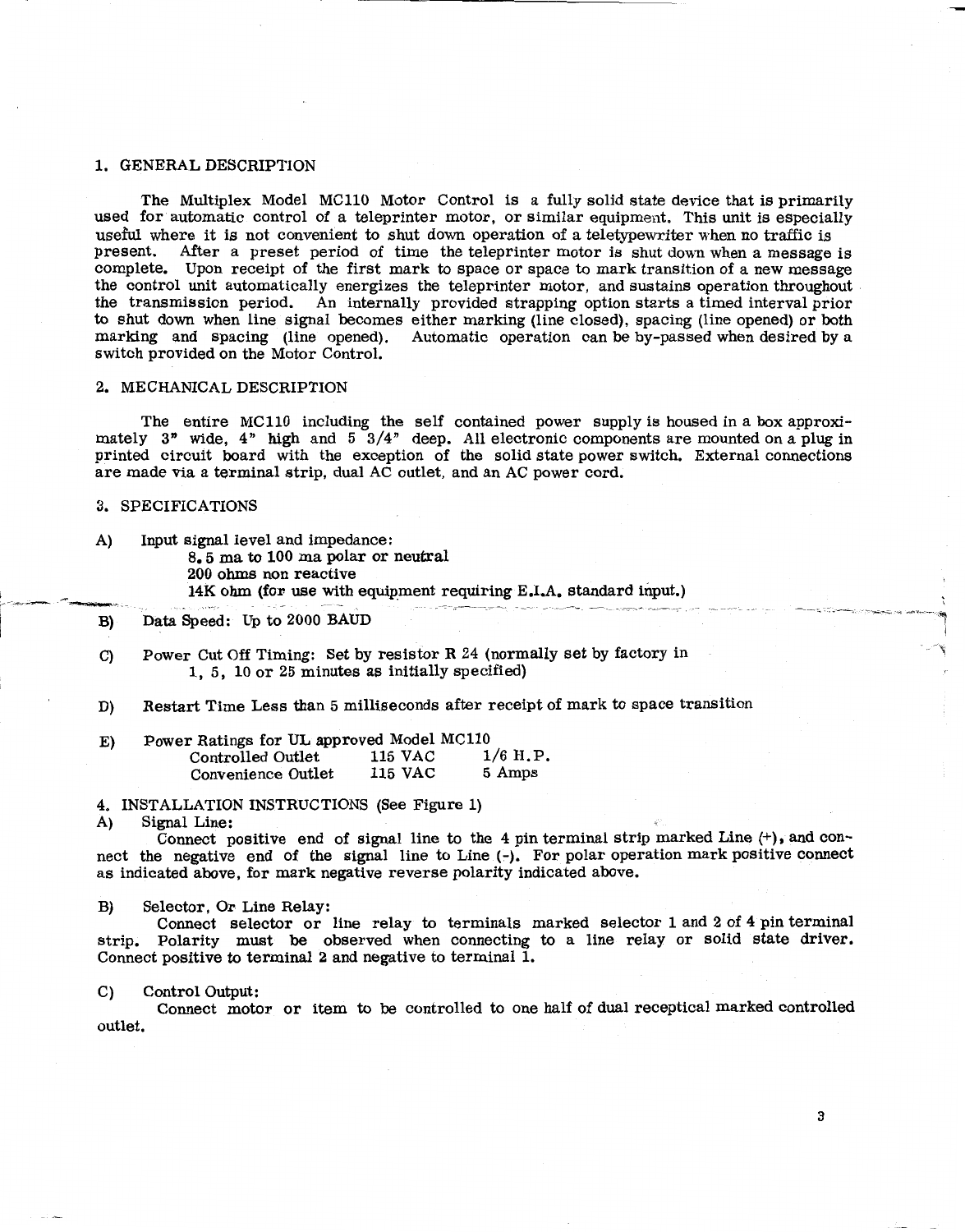#### D) Setting Control Function:

If cutoff delay is to start from a steady mark only, make straps "X" and "B" as indicated on printed board. If cutoff delay is to start from a steady spacing line only, make straps "X" and "A" as indicated on the printed board. If cutoff delay is to start from both a steady mark or a steady space, do not make strap "X".

Note: Motor Control comes from factory with strap "X" normally unstrapped, and "B" strap made.

If strap "A" is made, MC 110 will start from a space to mark transition.

If strap "B" is made, MCllO will start from a mark to space transition.

#### E) By-Pass Switch:

For normal operation by-pass switch is locked to one position by switch stop plate. If one desires to by-pass automatic operation, remove switch stop plate and place switch in down position. Motor is now controlled in the normal manner.

F) If MCllO is required to work to E.I.A. RS-232-B input characteristics, cut both straps Y and Z indicated on printed circuit board.

Note: Motor Control comes from factory with both straps Y and Z in.

#### 5. CIRCUIT DESCRIPTION

In the following write up, reference is made to schematic Fig. #3. Teleprinter line signals are applied through pins + and - of TBIO and on through the selector coil connected to pins 1 and 2 of TB10. Pins  $+$  and 2 are connected in turn to resistor R13, and R12 through P10 and J10. If we consider strap  $Z$  and Y made during line marking condition the current If we consider strap  $Z$  and  $Y$  made, during line marking condition the current flowing through R12 develops a voltage across that resistor with the polarity as indicated. This voltage is applied to an oscillator circuit through an RC filter consisting of Rll and Cll. Transistor Q11 and tanktransformer T11 make up the major components of an emitter feedback os-<br>cillator. This oscillator remains in operation as long as line current is present. During line This oscillator remains in operation as long as line current is present. During line spacing conditions no voltage appears across the oscillator circuit. The resultant output at pins 5 and 6 of Tll is an isolated signal for line marking, or no signal for line spacing. Diode CRll is used to prevent excess, current from being drawn when the line polarity reverses, such as in polar operation.

The amplitude modulated output of T11 is peaked detected by CR12, and C14, and applied<br>to amplifier transistor Q12. Normally straps "B" are made at the factory by-passing transis-Normally straps "B" are made at the factory by-passing transistor inverter Q13. This allows capacitor C16 to be charged negative when the line goes from a mark to a space. This is accomplished through emitter follower  $Q14$  and coupling capacitor C15. If straps "A" are made, capacitor C16 will be charged negative from a space to mark If straps "A" are made, capacitor C16 will be charged negative from a space to mark transition. Let us assume that the line has been at a steady mark, or steady space for a long enough period of time to allow C16 to discharge fully. This would bring the gate of field transistor Q15 to common potential which allows Q15 to conduct and in turn would make DC amplifier transistor Q16 to conduct. With the anode of CR15 at B+ all the current normally needed to allow control transistor Q17 to conduct is diverted through Ql6, thus Q17 is cut off. In the cutoff condition Q17 allows no gate current for CR1 through  $J10$  and P10, thus no AC voltage is present at controlled outlet JlA.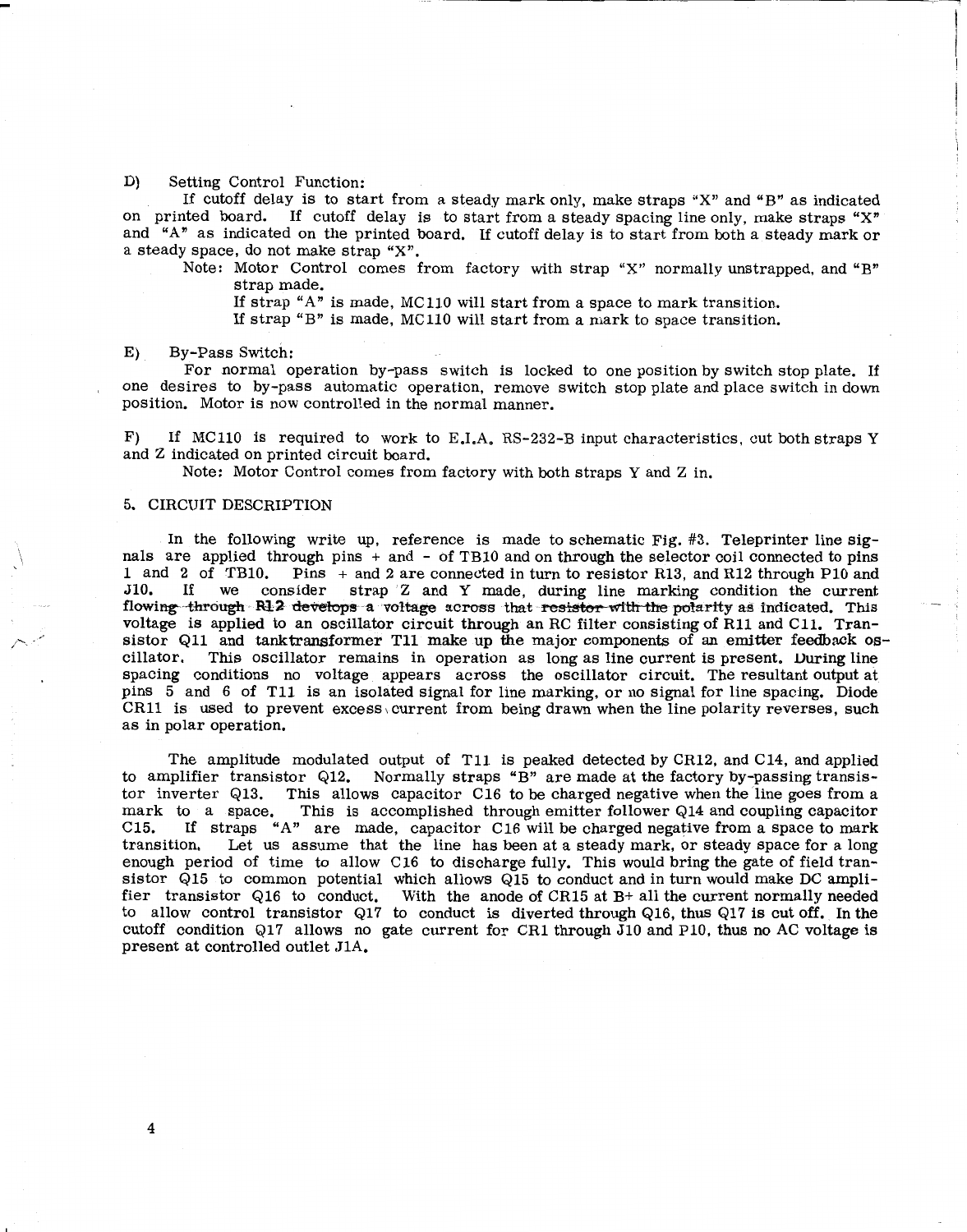During the first mark to space or space to mark (depending on strapping option) transition capacitor C16 is charged through the low impedance source of emitter follower transistor Q14 to approximately -10 Volts. This in turn cuts off Q15 and Q16 which allows Q17 and CR1 to con-<br>duct. 115 VAC is now present at the controlled outlet. Diode CR14 does not allow canacitor 115 VAC is now present at the controlled outlet. Diode CR14 does not allow capacitor C16 to discharge through R23 or the emitter of Q14, but instead C16 discharges through time control resistor R24 and the gate of Q15. Because the input impedance to the field effect transistor Q15 is approximately 100 megohms, the discharge path is effectively through R21. Because the charge to discharge ratio of capacitor C 16 is very high it remains fully charged as long as mark to space or space to mark transitions occur. When these transitions stop (no traffic) C16 discharges through R24 which allows Q15 to conduct after C16 discharges fully. By varying the value of R23, one can change the cutoff delay time. CR15 and CR16 are provided to allow for snap off of Q17 at times during long delays when Q15 goes into conduction slowly. Strapping option  $\bar{X}$ allows for DC or AC coupling of  $Q12$  to  $Q13$  or  $Q14$ . DC coupling allows cutoff delay to start from a steady mark, where the emitter of  $Q14$  is at common potential and straps "B" is made. When straps "A" are made, a steady space will bring the emitter of Q14 to common potential. Transformer T1, CR17, CR18, CR19, CR20, CR21, C15 and C16 provide the B+ and B- regulated directly from the 115 VAC line. To increase the input impedance of the signal circuit for E.I.A. interface, resistor R13 is added in series with the input signal path while shunt resistor Rll is removed. This is accomplished by removing both straps  $\overline{Y}$  and  $\overline{Z}$  on printed circuit card.

#### 6. READJUSTMENT OF TIME DELAY

If a time delay other than that which is set by the factory is required, change resistor R24. A longer time delay requires a higher value of resistance. A shorter time delay requires a lower value of resistance. See Figure 2 to obtain the approximate value of R24 for time delay required. For an accurate setting of delay time, an electric clock with a second hand placed in For an accurate setting of delay time, an electric clock with a second hand placed in the controlled outlet will act as a good timing device. Allow the signal line to go through a number of mark space transitions. Timing should begin when line is brought to a steady mark condition, or steady space, depending on the strapping option made.



5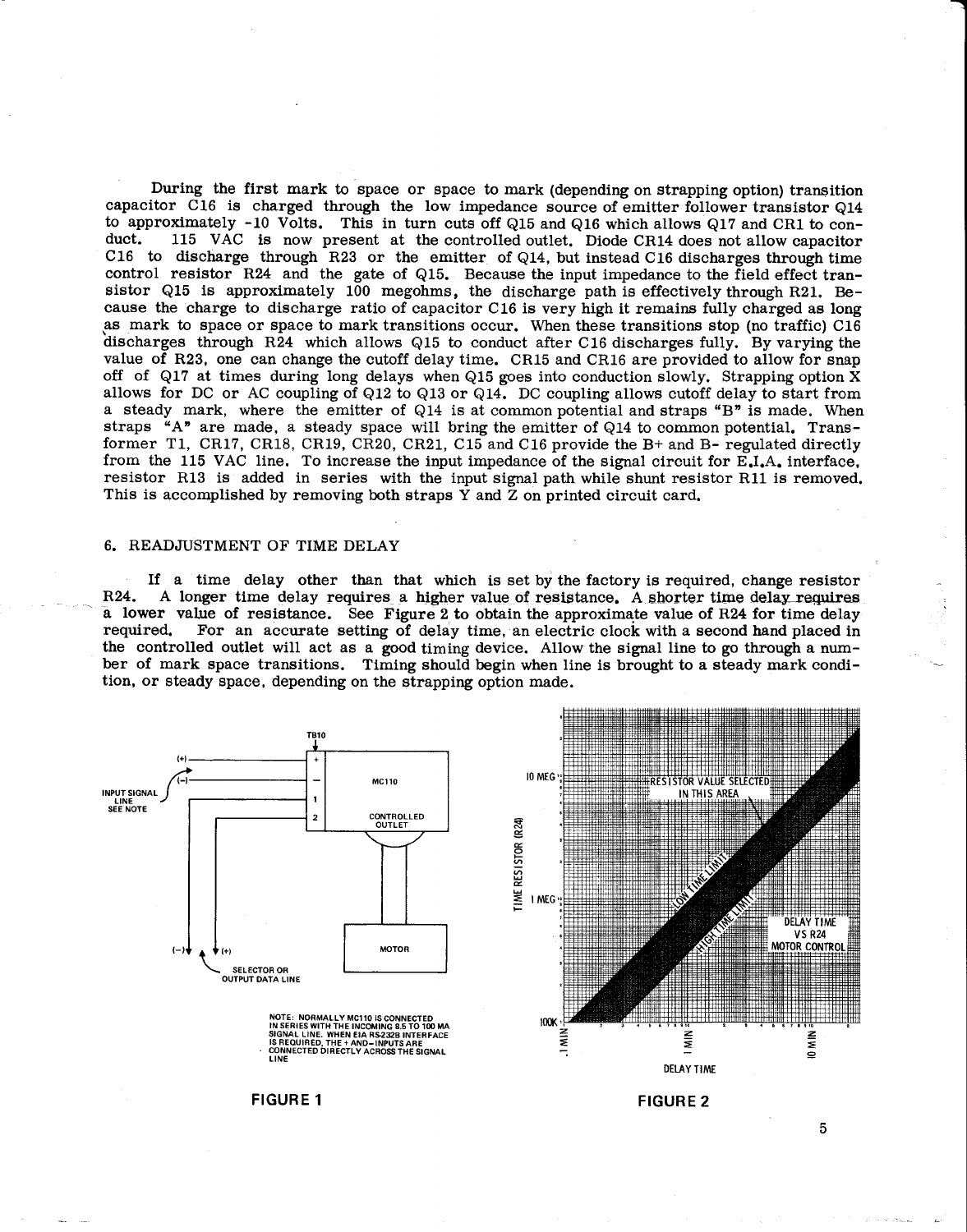

ستستبيع

**FIGURE 3**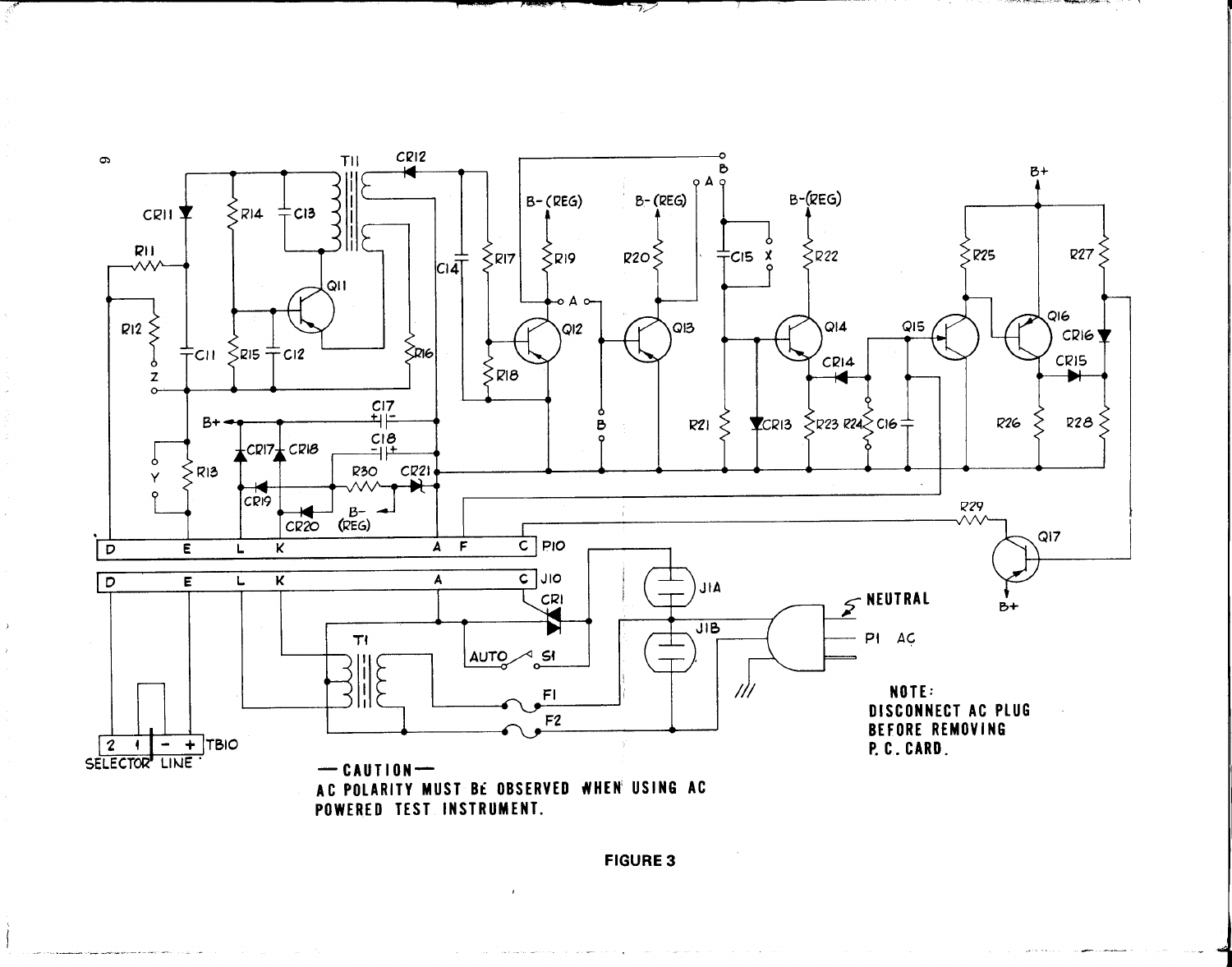



 $\sim$  0.000  $\sim$  0.000  $\sim$  $\sim$   $\sim$ 

 $\overline{\mathbf{r}}$ 

 $\mathbf{v}_S \sim \mathbf{v}$ 

 $\mathbf{r}$